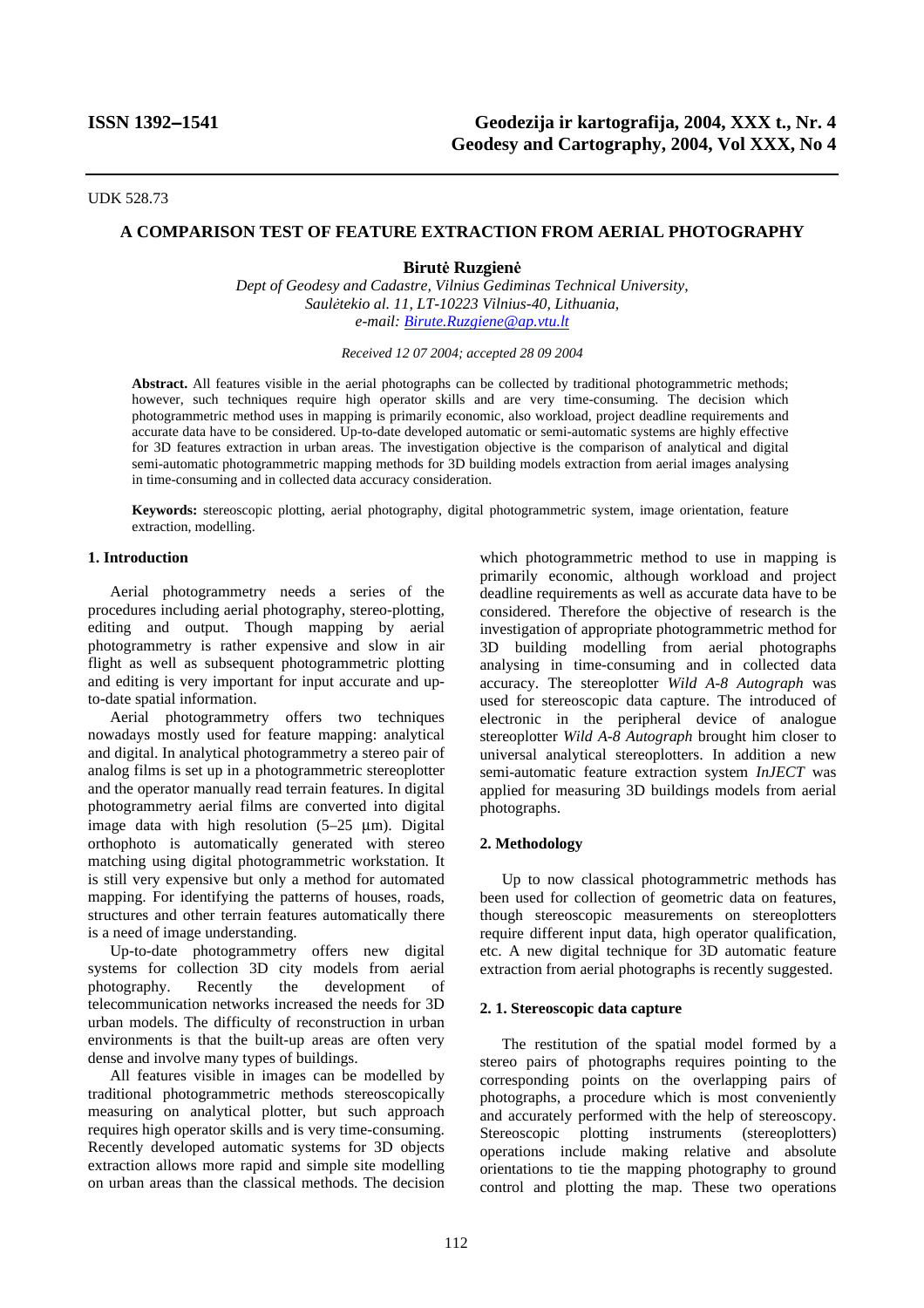produce a map that is accurate in scale and correctly portrays an area's topographic features.

The stereoplotters combine three distinct systems: 1) a projection system, which creates the true threedimensional stereo model; 2) a viewing system, which makes it possible for an operator to see that model; 3) a measuring (tracing) system, which enables measurements of the stereo model to be made and recorded [1].

The optical and mechanical components of stereoplotters are manufactured to a high degree of precision and accurate results may be obtained from them. The basic concept underlying the design of stereoplotters is illustrated in Fig 1. Diapositives are placed in two stereoplotter projectors. This process involves interior orientation. Light rays are projected through the diapositives and when rays from corresponding images on the left ant right diapositives intersect below they create a stereo model.



Fig 1. The concept of stereoscopic plotting instrument

By a process called relative orientation, the two projectors are oriented so that the diapositives bear the exact relative angular orientation to one another in the projectors that had in camera at the instant they were exposed. Relative orientation creates a true threedimensional stereomodel of the overlap area. After relative orientation is completed, absolute orientation is performed. In this process the model is brought to the desired scale and leveled with respect to reference datum. When orientation is completed, measurements of the model are made digitally. The position of any point is determined by bringing a reference mark into contact with the model point.

Accuracy of data collected by stereoscopic measurements depends of orientation procedures, number of control points, individual stereoplotters, film shrinkage, lens distorsion, etc.

The accuracy investigations of these data are based on a large number of empirical tests [2]. The planimetric accuracy of single points coordinates is directly proportional to the image scale with the exception of image motion of aerial photographs, i e, is constant referred to the photograph. Image motion influence accuracy when aerial photographs are of a very large scale. The type of camera plays insignificant role in determining the accuracy of the X and Y coordinates.

The height error  $\hat{\sigma}_z$  is proportional either to the flying height (object distance) or to the square of this distance (the base  $B$  and principal distance  $c$  both remain constant, only the object distance *Z* varies, when flight is over a stepped landscape or at different flying height). Mean square height error can be calculated [3]:

$$
\hat{\sigma}_z = \frac{Z}{c} \frac{Z}{B} \hat{\sigma}_{p\zeta},\qquad(1)
$$

where  $\hat{\sigma}_{p\xi}$  – accuracy of measured parallaxes.

The height error is linearly proportional to the object distance when the ratio *B/Z* and principal distance is constant or photo scale number  $Z/c$  and the base  $B$  is constant. Such proportionality is valid only for normalangle and wide-angle camera. The relation between the height error and object distance is weaker for superwide-angle cameras.

The accuracy parameters of signalised points, used as a standard, are:

> - accuracy of planimetric coordinates  $\hat{\sigma}_{XY} = 6 \text{ }\mu\text{m};$

 $\vec{a}$  accuracy of height  $\hat{\sigma}_z = \pm 0.06$  ‰ of the flying height above ground.

The empirical approach for determination of accuracy can be applied for natural points: corners of buildings and fields, trees, etc. In such case the accuracy of the point  $\hat{\sigma}_{def}$  has to be added [3]:

$$
\hat{\sigma}_{XYnat} = \sqrt{\hat{\sigma}_{XYsign}^2 + \hat{\sigma}_{XYdef}^2}
$$
\n
$$
\hat{\sigma}_{Znat} = \sqrt{\hat{\sigma}_{Zsign}^2 + \hat{\sigma}_{Zdef}^2}
$$
\n(2)

 The accuracy of definition of some types of natural points is shown in Table 1.

**Table 1**. Error of natural points definition

| <b>Type of point</b> | $\sigma_{XY}$ , cm | $\sigma$ <sub>z</sub> , cm |
|----------------------|--------------------|----------------------------|
| Natural              |                    |                            |
| building corners     | $7 - 12$           | $8 - 15$                   |
| field corners        | $20 - 100$         | $10 - 20$                  |
| trees and bushes     | $20 - 100$         | $20 - 100$                 |

 The estimated accuracy presented in Table 1 can be reached collecting data by stereoplotters and stereocomparators. Very exactly selected or artificially marked points can be measured with almost the same accuracy as for signalised points.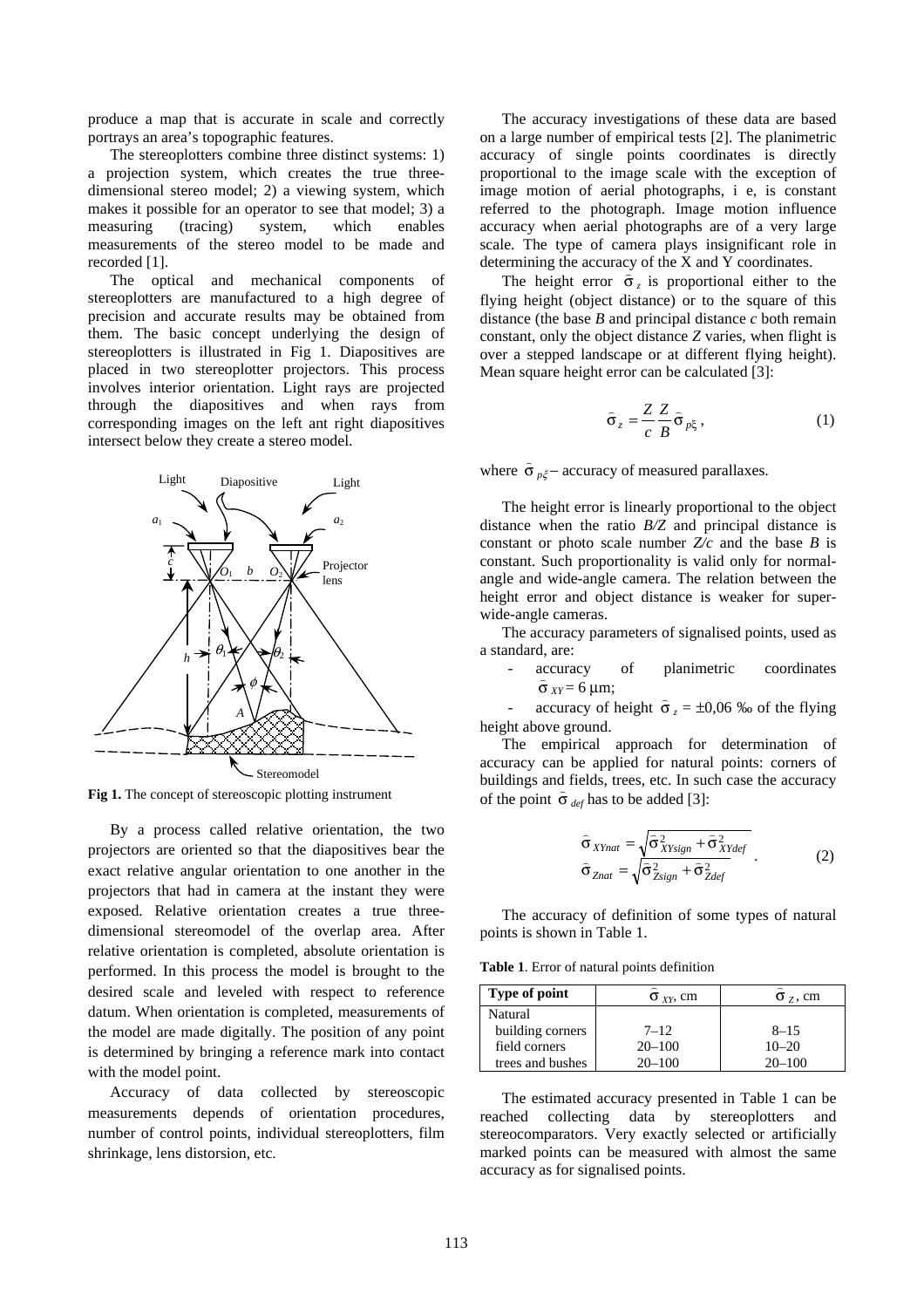## **2.2. Automatic feature extraction from aerial photographs**

 Automated feature extraction strategies are categorised according to their degree of automation into semi- or fully automatic. The objective of semiautomatic methods is to help the operator in real time. Feature extraction research is focused on features (mainly on buildings) that are most useful in GIS application and that are the most time-consuming for manual extraction. Feature extraction systems provide three-dimensional feature composed of points, lines and polygons [4]. Approaches to automated building extraction combine photogrammetric principles with CAD-based site modelling. The building structure is preceded by extracting from the image primitives. These primitives may range from points and lines to surface elements (Fig 2).



**Fig 2.** Building representation: a) points, b) wire frame

 The roof structure of a building is fundamental model consideration and can be classified into such categories: flat, peaked and gable. Compilation of building structure is based on a particular digitising sequence for each roof type. For example, the operator digitises three points to complete a flat roof building and a peaked or gabled roof requires four or six digitised points.

 Evaluating the performance of automatic or semiautomatic feature extraction, it is commonly measured by comparing algorithm output against a manual derived ground truth [5]. Human error may be introduced in the determination of extracted data accuracy. Various accuracy measures are used. Commonly three used measures include: 1) correctness; 2) completeness and 3) quality [6, 7].

#### **3. Practical performance on the test field**

Aerial photographs over Vilnius city at a scale of 1:6000 were used for practical investigation. Aerial photographic mission was preceded in 1995 with camera *RMK TOP.* Camera's focal length  $c = 153.6$  mm. Flying height  $H = 910$  m.

Test field – aerial photographs of Antakalnis region of Vilnius city. Aerial images (test model) are covering an area of approximately two square kilometer. Buildings cover an area about 30 %.

Images for digital building extraction were scanned with pixel size 12  $\mu$ m and inner-outer orientation has been done at Photogrammetry institute of Bonn University using digital photogrammetric workstation *PHODIS Zeiss.* 

**Automatic feature extraction.** 3D building models (3D wireframes) has been measured by semi-automatic feature extraction digital system *InJECT*, developed at the Photogrammetry Institute of Bonn University supervising by Prof Dr-Ing W. Förstner. The user of *InJECT* is supported by tools with scalable degree of automation for rapid site modelling [8].

Three digital images  $(N^{\circ} 228, 229)$  and 230) were used for navigation and building extraction (see Fig 3, 4). There were extracted founded 68 *Constructive Solid Geometry* trees (75 primitives) mostly with saddleback and boxes roof buildings. The three-dimensional data acquisition has been performed by an inexperienced operator after half week training.



**Fig 3.** Fragment of the test field for building extraction



**Fig 4**. Adaptation of a wire-frame model

|            |                 | <b>Saddleback</b> |                     |
|------------|-----------------|-------------------|---------------------|
| Parameter: |                 |                   | Reference Position: |
|            | length 8.50941  |                   | 585753.66           |
| width      | 3.32367         |                   |                     |
| height 10  |                 |                   | 6066923.86          |
|            | Rheigh 0.950383 |                   | 122.99              |

**Fig 5.** Parameterisation of a saddleback building

Semi-automatic building extraction was based on monocular measurements using overlapping images, fitting shape and height (Figs 5, 6).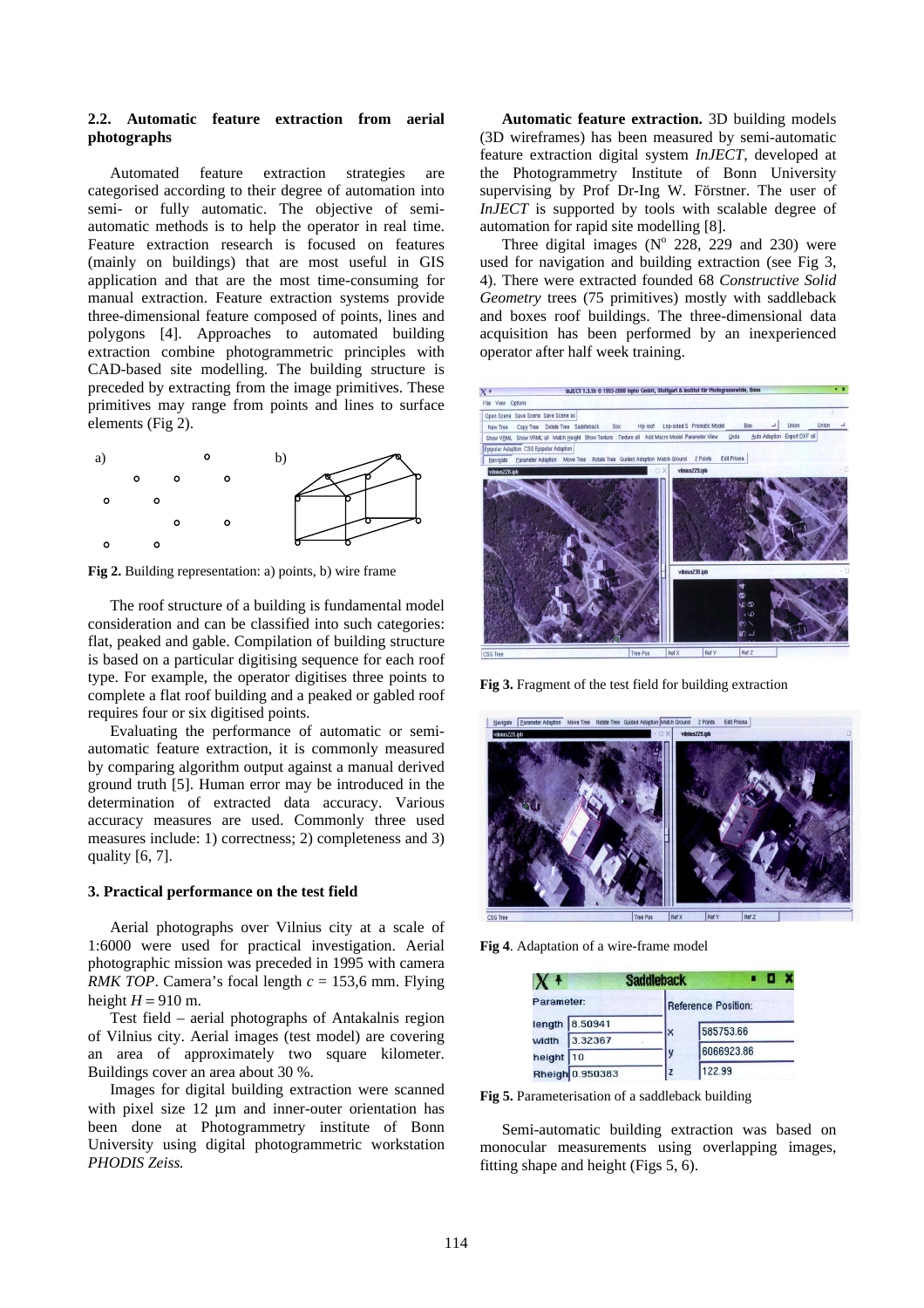

**Fig 6.** Visualisation of extracted buildings 3D model on the test field

 **Stereoscopic measurements.** Stereoplotter *Wild A-8 Autograph* with introduced of electronic encoders in this peripheral device was used for stereoscopic building extraction. The digitising of features (3D data collection) on the test field has been made using Norwegian software *PUMATEC PSdig*. Such technique was used at Geodesy Institute of VGTU when the reference database of city Vilnius has been created stereophotogrammetrically.

 72 buildings with different types of roof were measured on the stereo model of test field stereoscopically. Fragment of extracted features is shown in Fig 7.



**Fig 7.** Fragment of stereoscopic data capture on the test field

#### **4. Comparison results**

 Building extraction evaluation includes comparison of the time and operator effort required as well as accuracy of data acquired by the semi-automated system and manual methods [9]. The time for model creation consists of:

- measurement or modification building models;
- adjustment of view, zooming windows, etc;
- automatic processes;

examination of the imagery, planning the types of models to use or verifying the solution results.

 Semi-automated building extraction system generates correct building geometry, since the operator is guiding the process, therefore involves the amount of time required, either a huge editing time required for correction.

 In the comparison (evaluation), the goal was to give an estimate of the efficiency of building extraction by the automation technique. Buildings are the most complex feature to extract, due to their variety of complex shapes and appearances, the high probability of occlusion by surrounding objects. A comprehensive evaluation of test site was undertaken and such disadvantages of usage the digital system for 3D feature extraction have been found:

several buildings (about 5 %) have a complicated roof shape;

- difficulties to detect the roof edge angle of buildings situated in the centre of photographs;

- about 20 % of buildings were covered by shadows and vegetation and about 30 % of buildings the ground position could not be observed clearly;

determining the type of buildings need more time for interpretation of building's geometry because of not having possibility to display more images.

 Recording the time required for each operation of building extraction, this can be divided into such categories: *operator time* (modelling), when the operator is actively measuring or modifying models; *admin time* (local navigation), when the operator is adjusting the view, zooming window, etc; *system time*, when the automated processes or photogrammetric solution is executing; and *cognitive time* (global navigation), when the operator interacting with computer but instead examining the imagery.

 The 3D modelling time in comparison of semiautomatic with classical photogrammetric method could be significantly reduced. The recorded time during experiment is shown in Table 2.

|  | Table 2. Average time for 3D modelling in the test field |
|--|----------------------------------------------------------|
|  |                                                          |

| Components of time for<br>building extraction | Time per primitive<br>(seconds) |                     |
|-----------------------------------------------|---------------------------------|---------------------|
|                                               | Semi-<br>automatic              | <b>Analytical</b>   |
| Global navigation                             | 30                              | 50                  |
| Local navigation                              | 20                              | 35                  |
| Modelling                                     | 55                              | 95                  |
| Editing                                       | 30                              | 20                  |
| Visualisation and correction                  | 15                              | 10                  |
| Total                                         | 150                             | 210                 |
|                                               | $(2.5 \text{ min})$             | $(3.5 \text{ min})$ |

 Comprising both manual and semi-automated processes the use of automated processes reduced the elapsed time by about 30 % as well as user efforts reduced significantly.

 The accuracy of extracted features by automatic technique depends on: image scale, pixel size, orientation procedures, film processing, scanning, selection and measurement of models and homologous points, identification of buildings corners, generalisation of elevation.

The investigation of accuracy on the test field was based on discrepancies of measured roof point coordinates and ground point coordinates (differences